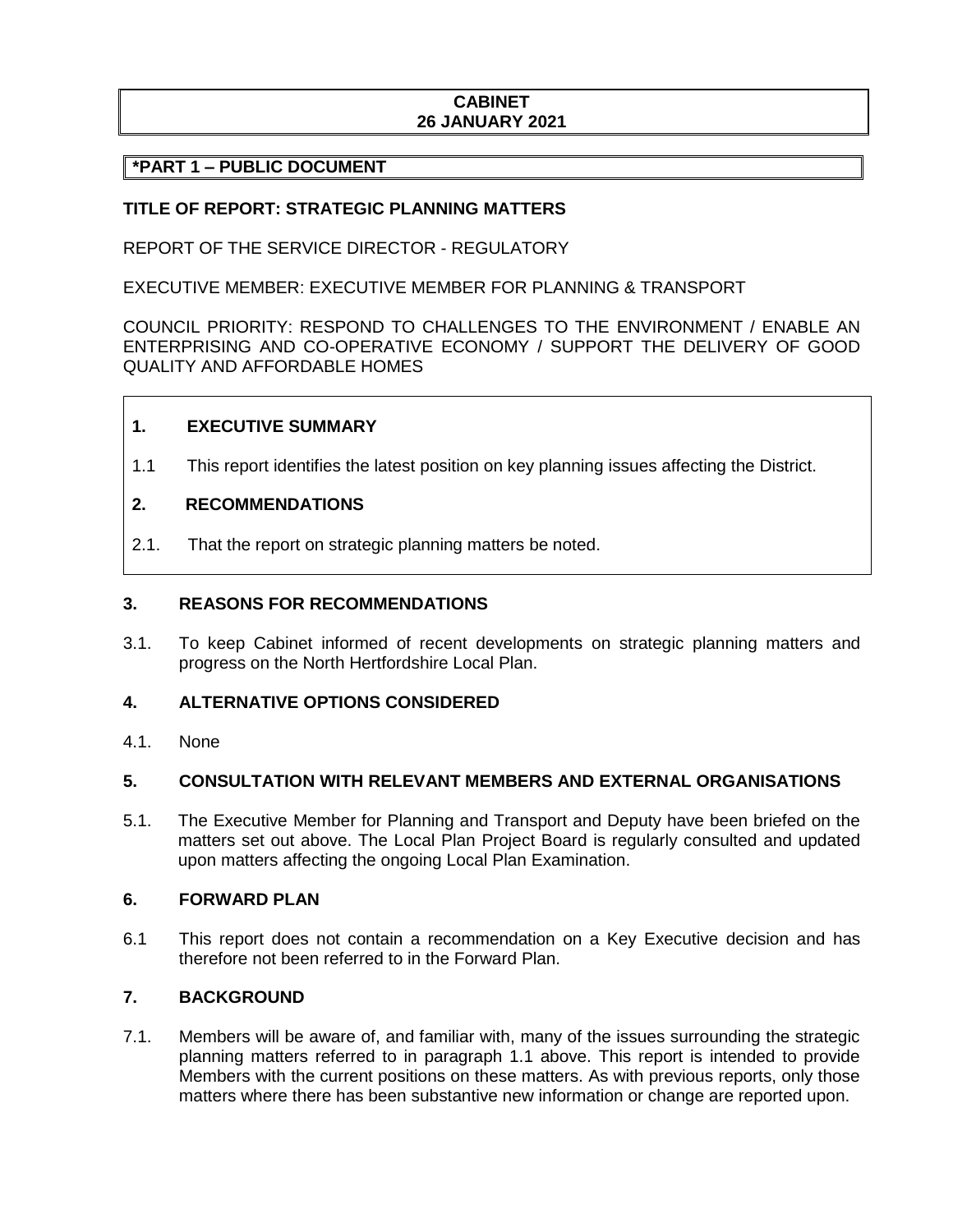## **8. RELEVANT CONSIDERATIONS**

### *Other Plans and Examinations*

- 8.1. **Welwyn Hatfield** The Inspector is conducting a focussed consultation on the Council's revised objectively assessed need of 13,800 homes. He has identified that this will require further hearing sessions that have been scheduled to begin on 23 February 2021.
- 8.2. **St Albans** The Council has formally withdrawn its draft Local Plan from examination. Work will now begin on a replacement. An initial 'Duty to Co-operate' meeting between the Executive Member for Planning and Transport, his St Albans counterpart and officers has been scheduled for 1 February 2021.
- 8.3. **Central Bedfordshire** Resumed hearings into the Plan were held between 7 and 18 December 2020. At the time of writing, no further information or next steps have been provided. Any update will be verbally reported at the Cabinet meeting.

# *North Hertfordshire Local Plan*

- 8.4. Further hearing sessions into the North Hertfordshire Local Plan were held between Monday 23 November and Thursday 10 December 2020 exploring a range of issues. At the conclusion of the hearings, the Council held a 'wash up' session with the Inspector to discuss next steps. Recordings of all the sessions are available on the Council's YouTube [channel.](https://www.youtube.com/c/North-hertsGovUk/videos)
- 8.5. The Council committed to providing all outstanding information arising from the latest hearings prior to Christmas. These actions were completed and submitted under the delegated authority granted by Full Council in April 2017 including [further information](https://www.north-herts.gov.uk/files/ed224-socg-re-housing-need-and-delivery-luton-bcpdf)  [relating to the unmet housing need arising from Luton](https://www.north-herts.gov.uk/files/ed224-socg-re-housing-need-and-delivery-luton-bcpdf)*.*
- 8.6. At the 'wash up' session, the Inspector undertook to advise the Council of any substantive issues or concerns arising from the matters considered at the hearings by the end of January 2021 at the latest. Any correspondence received in advance of the meeting will be tabled as an addendum and / or reported verbally to Cabinet as appropriate.
- 8.7. Two further hearings are scheduled to take place in the first week of February 2021 relating to proposed allocation 'BK3' in Barkway and the Council's proposed approach to the masterplanning of larger developments. The latter session links to the outcomes and actions of the Corporate Peer Challenge and Housing Delivery Test Action Plans approved by Cabinet in June 2020. The Inspector's Matters, Issues and Questions for these sessions along with associated guidance have bee[n published on the website.](https://www.north-herts.gov.uk/planning/planning-policy/local-plan/local-plan-examination/examination-documents) Statements for these sessions are to be submitted by 20 January 2021.
- 8.8. Following these sessions, the Inspector has outlined his intention to hold a final, focussed consultation which will then inform his final report. A special Cabinet meeting to allow any consultation to proceed in a timely fashion has been provisionally scheduled for 9 February 2021.

## *Neighbourhood Plans*

8.9. The Baldock, Bygrave and Clothall Neighbourhood Plan is subject to a separate report to this meeting.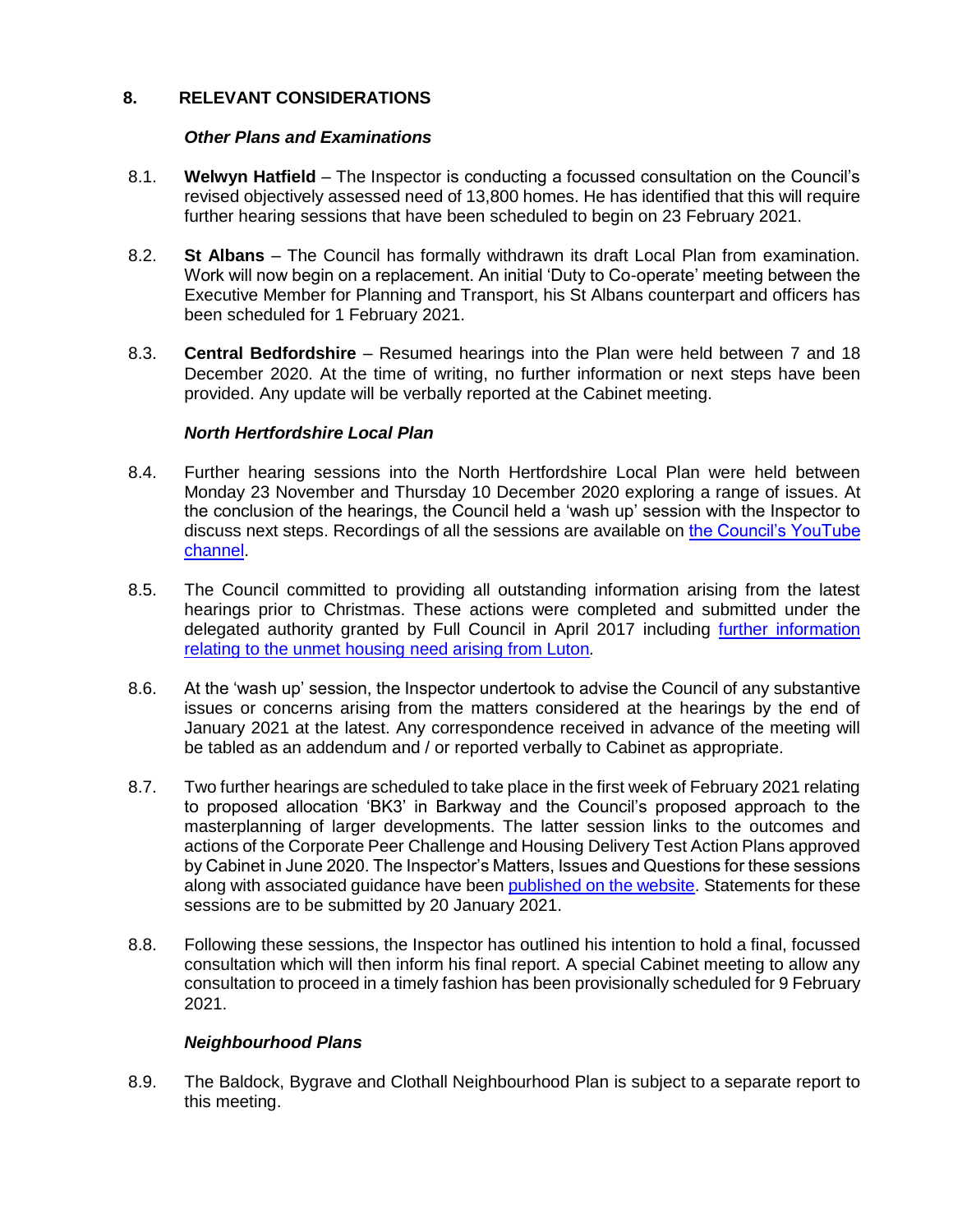8.10. The Knebworth Neighbourhood Plan is expected to be submitted to the Council in early 2021 with Regulation 16 consultation to follow. In July 2018, Cabinet delegated authority to approve this period of public consultation to the Director of Regulatory Services, in consultation with the Executive Member for Planning, Enterprise and Transport to avoid unnecessary delay in the process where all necessary documentation is received. Any delegated decision will be published and notified to Members once taken.

### *Government announcements*

8.11. The Government has stated that the next steps in response to its Planning for the Future [White Paper \(August 2020\)](https://www.gov.uk/government/news/launch-of-planning-for-the-future-consultation-to-reform-the-planning-system) will be announced in the Spring.

## *London Luton Airport*

8.12. Officer meetings regarding the proposed expansion for Luton Airport and the Luton Airport Regional Forum have recommenced after being placed on hold during the Covid-19 pandemic. As previously advised, LLAL continue to state [on their website](https://futureluton.llal.org.uk/) that they are expecting to submit their Development Consent Order (DCO) application to the Planning Inspectorate in 2021. In addition, officers are working with HCC in preparing a response to the proposed changes to LLA arrivals airspace consultation which concludes on 5 February 2021. The response will be subjected to Exec Member sign off and a copy will be reported to a future meeting of Cabinet.

Details of the consultation can be viewed on the following link: [https://consultations.airspacechange.co.uk/london-luton-airport/ad6\\_luton\\_arrivals/](https://consultations.airspacechange.co.uk/london-luton-airport/ad6_luton_arrivals/)

#### *Other transport, planning and infrastructure matters*

- 8.13. The **Transport User Forum** resumed this month holding its first meeting on 12<sup>th</sup> January since March 2020. The topic covered was Community Transport with presentations provided by representatives from Letchworth Garden City Heritage Foundation, North Herts. CVS and Royston & District Community Transport. The topic clearly proved popular with the highest attendance so far for a meeting of the Forum, with a good mixture of NHDC Councillors, HCC Members, Parish Councils and organisations represented. The date for the next Transport Users Forum is still to be decided.
- 8.14. **Sustainable Travel Towns** both submissions for Letchworth Garden City and Royston submitted by the Letchworth Garden City Heritage Foundation and Royston Town Council respectively, with support from NHDC, were successful in being initially shortlisted along with the submission for Stevenage by HCC's Growth, Infrastructure, Planning and the Economy Panel. The next stage will be to work up the proposed submissions in more extensive detail for submission to the Panel in July 2021 for final sign-off. Working Groups for both submissions have been established, having held their first meetings initially between Officers with Councillor involvement is expected in due course. In addition, it is hoped that a slot for the Sustainable Travel Town schemes will be included at the next Highways Liaison meeting on the 15th February.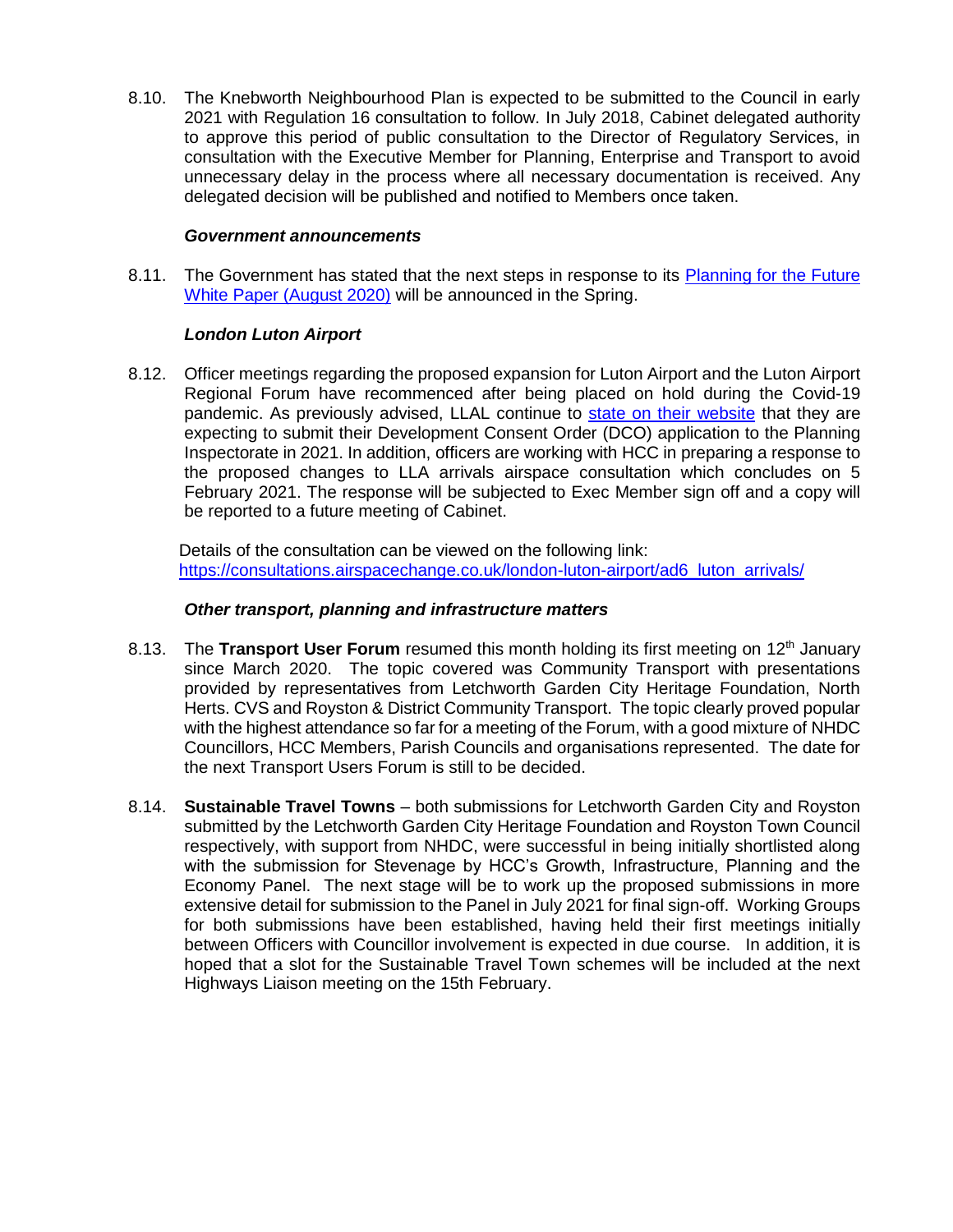# **9. LEGAL IMPLICATIONS**

- 9.1. Under the Terms of Reference for Cabinet, the Constitution states that it may exercise the Council's functions as Local Planning Authority and receive reports on strategic planning matters, applications for, approval/designation, consultation/referendums revocations (or recommend revocation) of neighbourhood plans and orders, (except to the extent that those functions are by law the responsibility of the Council or delegated to the Service Director: Regulatory).
- 9.2. The preparation of statutory plans is guided by a range of acts and associated regulations including the Planning and Compulsory Purchase Act 2004 (as amended) and the Localism Act 2011. All local planning authorities are bound by a statutory Duty to Co-operate on cross-border planner matters.

# **10. FINANCIAL IMPLICATIONS**

- 10.1. There are no new financial implications arising from this report. The costs of preparing the Local Plan and running the examination are reviewed on a regular basis and are reported through the quarterly revenue monitoring reports to Cabinet.
- 10.2. The general costs of preparing Supplementary Planning Documents, responding to consultations on neighbouring authorities' Plans, neighbourhood plans and Government consultations and the other activities identified in this report are met through existing revenue budgets or benefit from external funding or other arrangements to recover costs.
- 10.3. In previous financial years, funding has been available for local planning authorities (LPAs) in respect of neighbourhood planning. LPAs could claim £20,000 once a date has been set for a referendum following a successful examination. The [Government has announced](https://neighbourhoodplanning.org/wp-content/uploads/FAQ-on-Covid-19-Neigbourhood-Planning.pdf) it will allow local planning authorities to submit claims for new burdens grants at an earlier point in the neighbourhood planning process in 2020/21. Claims will be able to be made when the Council announces its decision to send the plan to referendum.
- 10.4. The financial risks associated with planning were reviewed and updated as part of the budget-setting cycle for 2020/21. Risks are identified in relation to potential additional costs associated with progressing the Plan or any future challenge to it.

## **11. RISK IMPLICATIONS**

11.1. Sustainable Development of the District and the Local Plan are both Corporate Risks. The Sustainable Development of the District has a sub-risk that covers the risks arising from the duty to co-operate with neighbouring authorities.

# **12. EQUALITIES IMPLICATIONS**

- 12.1. In line with the Public Sector Equality Duty, public bodies must, in the exercise of their functions, give due regard to the need to eliminate discrimination, harassment, victimisation, to advance equality of opportunity and foster good relations between those who share a protected characteristic and those who do not.
- 12.2. There are not considered to be any direct equality issues arising from this report. Future individual schemes or considerations may well be subject to appropriate review to ensure they comply with latest equality legislative need. Any risks and opportunities identified will also be subject to assessment for impact on those that share a protected characteristic.